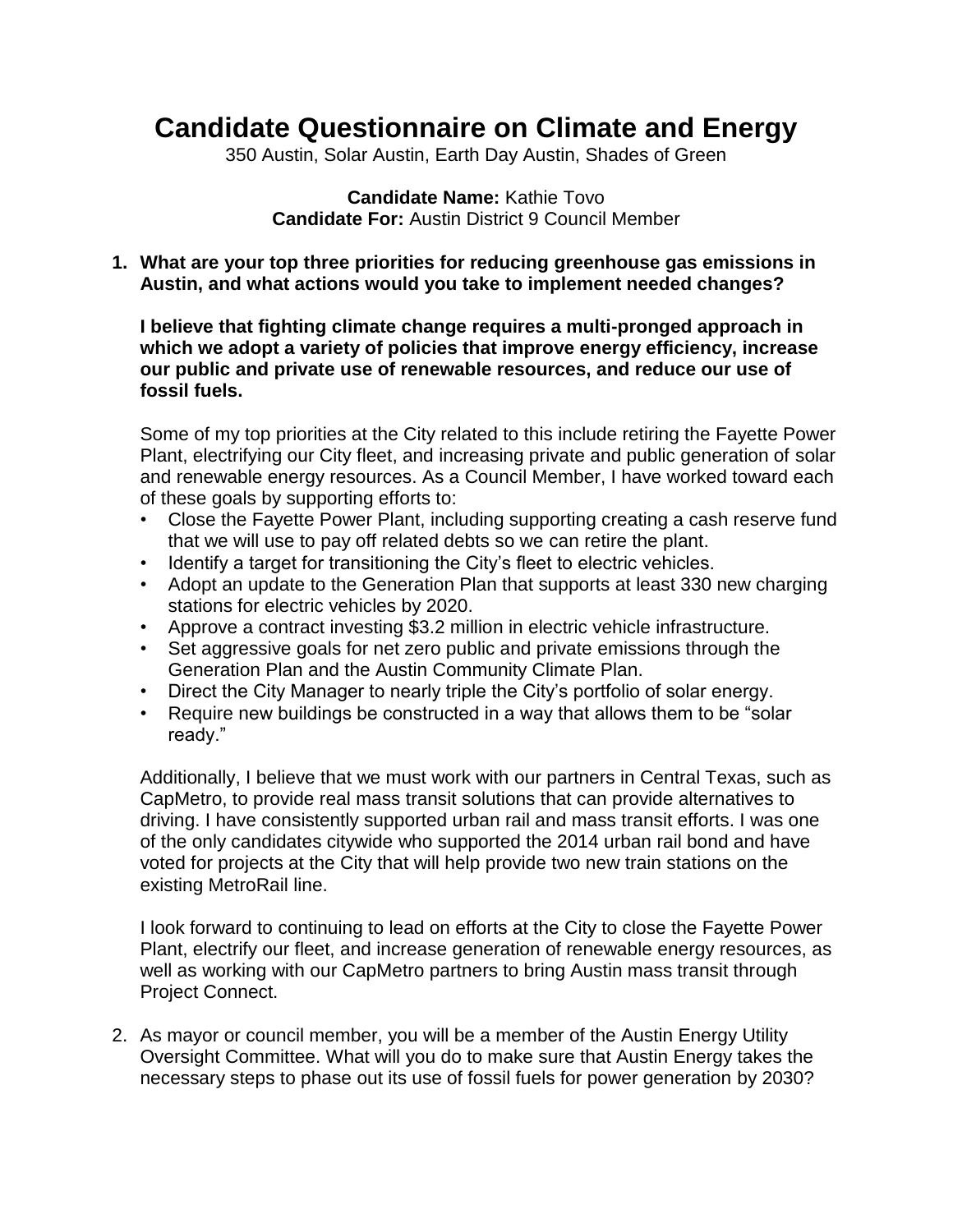**I have been a strong and consistent voice leading the way on increasing renewable energy and moving away from fossil fuels.** As a Council Member, I have led and supported efforts to:

- Establish the Austin Generation Resource Planning Task Force, which helped develop the goal of reducing greenhouse gas emissions to net zero by 2030 for city- controlled resources.
- Adopt an Austin Community Climate Plan with the goal of achieving net zero greenhouse gas emissions citywide by 2050.
- Direct the City Manager to nearly triple the City's portfolio of solar energy.
- Require new buildings be constructed in a way that allows them to be "solar" ready."
- Establish a Joint Sustainability Task Force to advise Council on policies related to the Austin Community Climate Plan.
- Create a Low-Income Consumer Advisory Task Force to recommend ways the City can offer renewable energy and energy efficiency programs to less affluent residents.
- Support the Obama Administration's "Clean Power Plan" to control greenhouse gas emissions.
- Close the Fayette Power Plant, including supporting creating a cash reserve fund that we will use to pay off related debts so we can retire the plant.

I have also led the way on protecting our Council control of Austin Energy, which has made action on renewable energy initiatives possible. As a Council Member, I successfully fought off an effort to turn Austin Energy over to an independent board and instead supported establishing the Austin Energy Oversight Committee to ensure continued Council control and leadership.

I look forward to continuing to push to set aggressive renewable energy goals, expand our renewable energy generation, implement innovative policies, move away from fossil fuels, and protect the local control that allows us to make real progress.

**3. Despite declining costs of solar, many low income residents and multi-family housing tenants are challenged to participate in Austin Energy's existing rooftop solar programs. Do you think it is important to expand access to solar by developing targeted programs and policies at Austin Energy? Please explain.**

**Yes. I believe it is important for the City to expand access to solar to residents of all means in our community.** As a Council Member, I have worked on efforts to help less affluent residents participate in our energy efficiency and renewable energy programs by establishing the Low-Income Consumer Advisory Task Force. I believe we need to continue to look for opportunities to expand access and, importantly, to invest in robust outreach efforts that ensure meaningful participation in these programs.

# **4. Local, distributed scale solar installation has produced values to the utility,**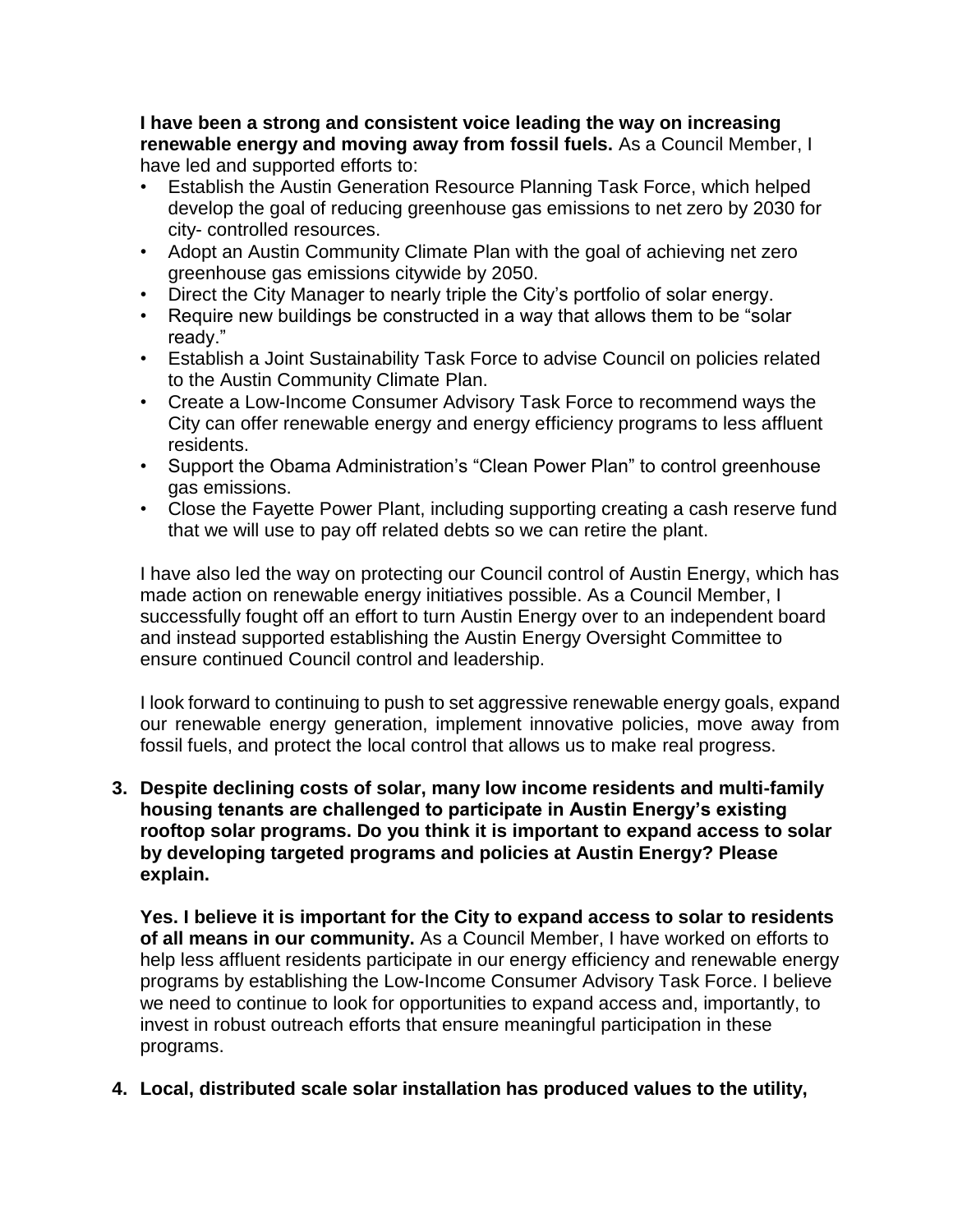**community and the local economy. Do you support the expansion of utility investment programs (including rebates) for installing solar locally within the Austin Energy territory? Please explain.**

**Yes. I support expanding solar usage across our community.** I helped lead on a successful effort to require new residential and commercial buildings be constructed in a way that allows them to be "solar-ready," or able to be retrofitted for solar installation. Going forward, I will continue to look for opportunities to expand our solar installation programs, make them accessible to residents of all means, and push for robust program participation.

## **5. What specific role and responsibility do you see Austin taking in responding to local, regional and international impacts of climate change, including preparing for large numbers of people displaced by extreme weather events?**

We know climate change is a serious problem, even though the president has called it a hoax created "to make U.S. manufacturing non-competitive" and the Texas Republican Party's official platform describes it as "a political agenda promoted to control every aspect of our lives" and actively calls for defunding climate initiatives.

## **With the state and federal governments actively undermining progressive efforts to fight climate change, it is extremely important that our local leaders stand up for sustainability.**

I have led on climate change issues at Council, including the efforts at increasing renewable energy and decreasing fossil fuel use discussed earlier in this questionnaire. Additionally, I have led on efforts to increase our resiliency in the face of drought and extreme weather events.

Two of the key challenges we face related to climate change are ensuring a sustainable water supply in the face of intense droughts and a clean water supply in the face of extreme storms. I have led on water conservation and sustainability by launching the ambitious effort to create a plan to manage our resources responsibly and meet Austin's water needs over the next 100 years, an effort known as "Water Forward." That draft plan is currently being reviewed by our boards and commissions. I look forward to the Council reviewing and adopting Water Forward in the months ahead and to continuing to implement progressive policies and programs that help us conserve our resources and grow sustainably. I also have a strong record of voting to uphold our water quality protections by opposing unnecessary variances to the Save Our Springs Ordinance and other means of circumventing our watershed standards.

We need to continue to move forward on policies that can make our community more resilient to climate change and can allow us to respond rapidly to emergencies. For instance, I believe that the City should explore ways to: improve our disaster preparedness and ability to shelter displaced individuals during emergencies, move